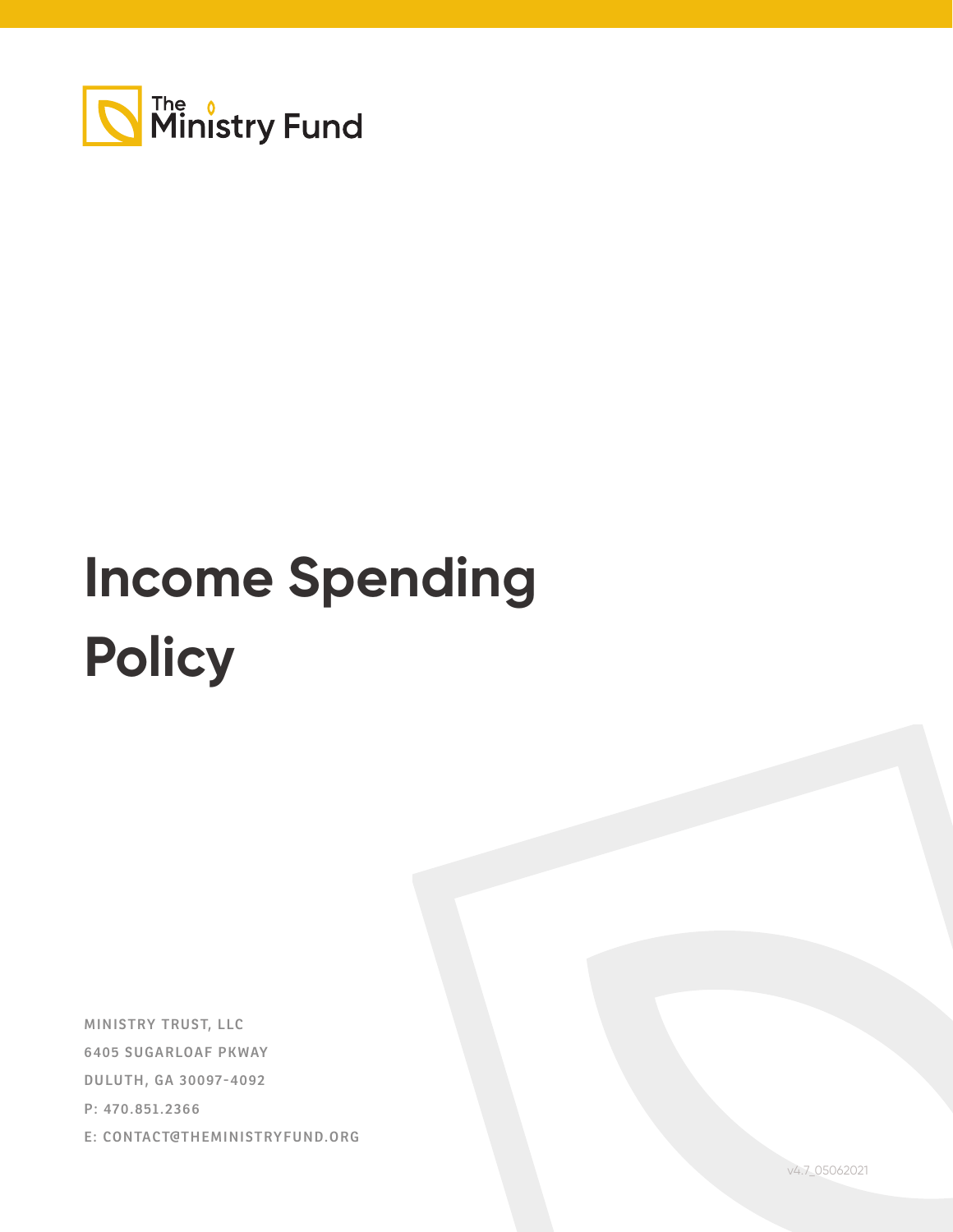

## **Income Spending Policy**

## **Ministry Trust Fund**

The goal of the Income Spending Policy of the Ministry Fund (Fund) is to allocate total earnings between current spending and reinvestment to increase future spending and to provide a predictable and growing stream of income to accomplish Ministry Trust's and participating ministries' goals and objectives. The Income Spending Policy's payout may be taken from current income or, if current income is less than planned spending, principal. The Income Spending Policy is designed to ensure that the Fund preserves real purchasing power in perpetuity while providing consistent financial support to all the ministries served by Ministry Trust.

Ministry Trust, LLC. shall oversee the Fund and Income Spending Policy as it determines to be prudent for the uses, benefits, purposes, and duration for which the Fund is established. In making a determination to distribute or accumulate assets, Ministry Trust shall act in good faith and, with the care that an ordinarily prudent person in a like position would exercise under similar circumstances and shall consider, if relevant, the following factors:

- 1. The duration and preservation of the endowment fund;
- 2. The purposes of the beneficiary institution and the endowment fund;
- 3. General economic conditions;
- 4. The possible effect of inflation or deflation;
- 5. The expected total return from income and the appreciation of investments;
- 6. Other resources of the beneficiary institution; and
- 7. Ministry Trust's Investment Policy

Ministry Trust has established a spending payout goal of 4% - 5% annually. The spending payout shall be calculated and distributed as a dividend for each share of the Fund. Ministry Trust will review the dividend annually with the intent of increasing the dividend by 3% each year unless the resulting dollar amount is more than 5% or less than 4% of the applicable market value of the Fund. Ministry Trust will review the dividend on a quarterly basis to determine if the dividend remains in the 4%- 5% corridor. If the dividend moves outside the corridor in any given quarter, Ministry Trust will adjust the dividend so that it remains within the corridor.